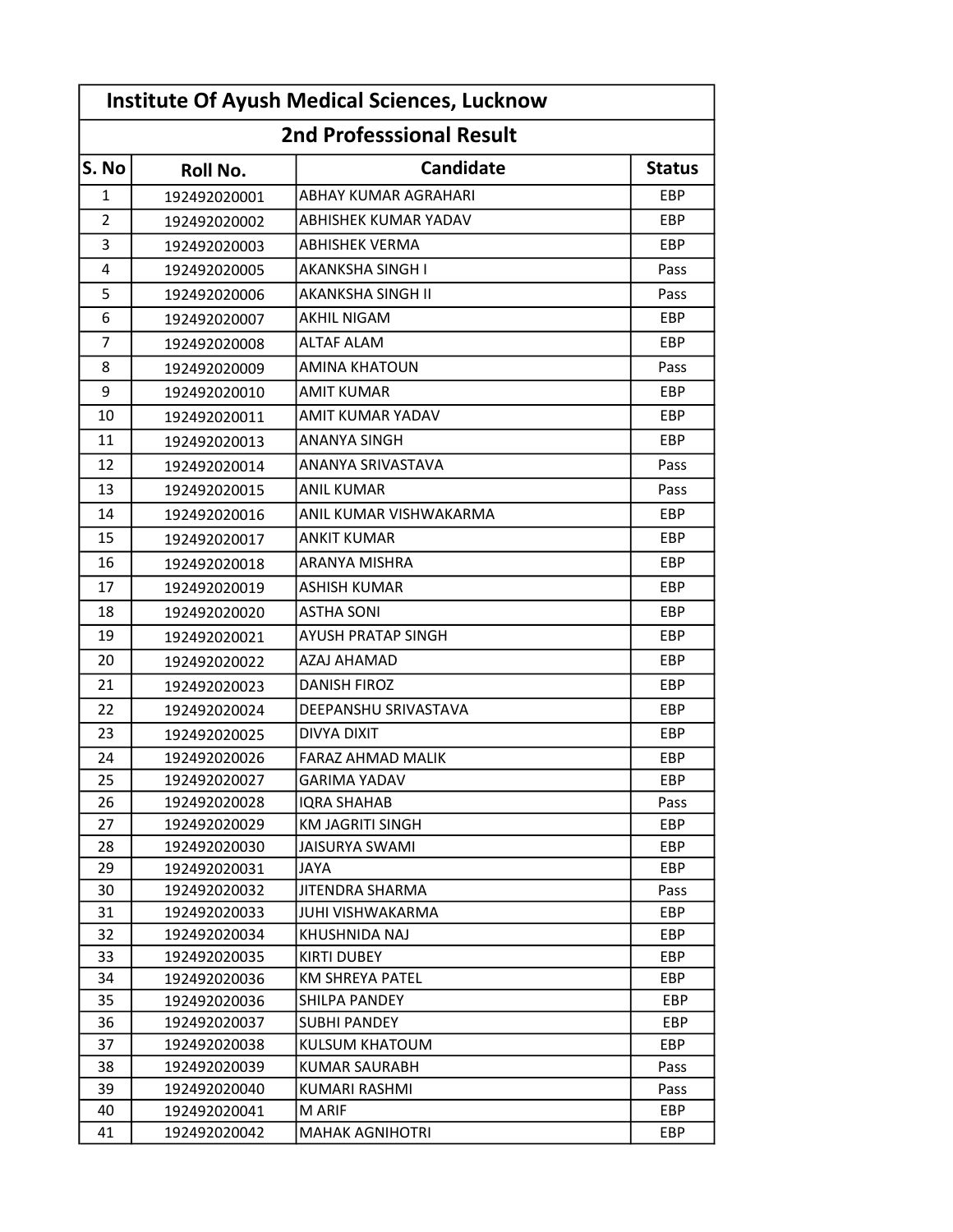| 42 | 192492020043 | <b>MANISH KAUSHAL</b>   | EBP        |
|----|--------------|-------------------------|------------|
| 43 | 192492020044 | <b>MANISH YADAV</b>     | Pass       |
| 44 | 192492020045 | MOHD. SHAMEENM          | EBP        |
| 45 | 192492020046 | MOHD ANWAR RAZA         | EBP.       |
| 46 | 192492020047 | MOHAMMED MUZAKKIR       | EBP        |
| 47 | 192492020048 | MOHD. AQUIB             | EBP.       |
| 48 | 192492020049 | <b>MOHD FAIZAN</b>      | EBP        |
| 49 | 192492020050 | MOHD AFROJ KHAN         | <b>EBP</b> |
| 50 | 192492020051 | <b>MOHD ARMAN</b>       | EBP        |
| 51 | 192492020052 | <b>MOHD ASAHAB</b>      | EBP        |
| 52 | 192492020053 | <b>NEHA SAHU</b>        | Pass       |
| 53 | 192492020054 | NIKITA YADAV            | Pass       |
| 54 | 192492020056 | NIRUPAMA TRIPATHI       | EBP        |
| 55 | 192492020057 | NIVEDITA YADAV          | Pass       |
| 56 | 192492020058 | NOORUS FATIMA           | Pass       |
| 57 | 192492020059 | <b>PARUL</b>            | Pass       |
| 58 | 192492020060 | PRAGYA YADAV            | EBP.       |
| 59 | 192492020061 | PRIYA                   | Pass       |
| 60 | 192492020062 | RAHUL MISHRA            | EBP        |
| 61 | 192492020063 | RAKESH KUMAR KAIRATI    | EBP        |
| 62 | 192492020064 | RANJEET KUMAR PASWAN    | <b>EBP</b> |
| 63 | 192492020065 | <b>REHAN AHMED</b>      | <b>EBP</b> |
| 64 | 192492020066 | RISHABH MISHRA          | EBP        |
| 65 | 192492020067 | RISHIKA GUPTA           | Pass       |
| 66 | 192492020068 | RIZWAN KHAN             | EBP        |
| 67 | 192492020069 | ROHIT YADAV             | Pass       |
| 68 | 192492020070 | SACHITANAND YADAV       | Pass       |
| 69 | 192492020071 | SANA SIDDIQUI           | EBP        |
| 70 | 192492020072 | SANJAY KUMAR            | EBP        |
| 71 | 192492020073 | SANTANU JAISWAL         | EBP        |
| 72 | 192492020074 | SATYENDRA KUMAR         | EBP        |
| 73 | 192492020075 | SAUMYA SINGH            | EBP        |
| 74 | 192492020076 | SAYMA AZMI              | EBP        |
| 75 | 192492020077 | SHALINI VERMA           | EBP        |
| 76 | 192492020078 | SHIKHA GUPTA            | Pass       |
| 77 | 192492020079 | SHIKHAR DWIVEDI         | <b>EBP</b> |
| 78 | 192492020080 | SHIPRA SINGH            | Pass       |
| 79 | 192492020081 | SHIVANGI MISHRA         | EBP        |
| 80 | 192492020082 | SHIVENDRA SINGH RATHORE | Pass       |
| 81 | 192492020084 | SHREYA VERMA            | EBP        |
| 82 | 192492020085 | SHRI DHAR TRIPATHI      | EBP        |
| 83 | 192492020086 | SHUBHAM YADAV           | EBP        |
| 84 | 192492020087 | SURENDRA YADAV          | EBP        |
| 85 | 192492020088 | <b>SURYA PRAKASH</b>    | EBP        |
| 86 | 192492020089 | <b>SUSHIL KUMAR</b>     | EBP        |
| 87 | 192492020090 | <b>SWATI SONI</b>       | EBP        |
| 88 | 192492020091 | SWEKSHA LITORIA         | EBP        |
| 89 | 192492020092 | SYED WAJEEH MEHDI TAQVI | EBP        |